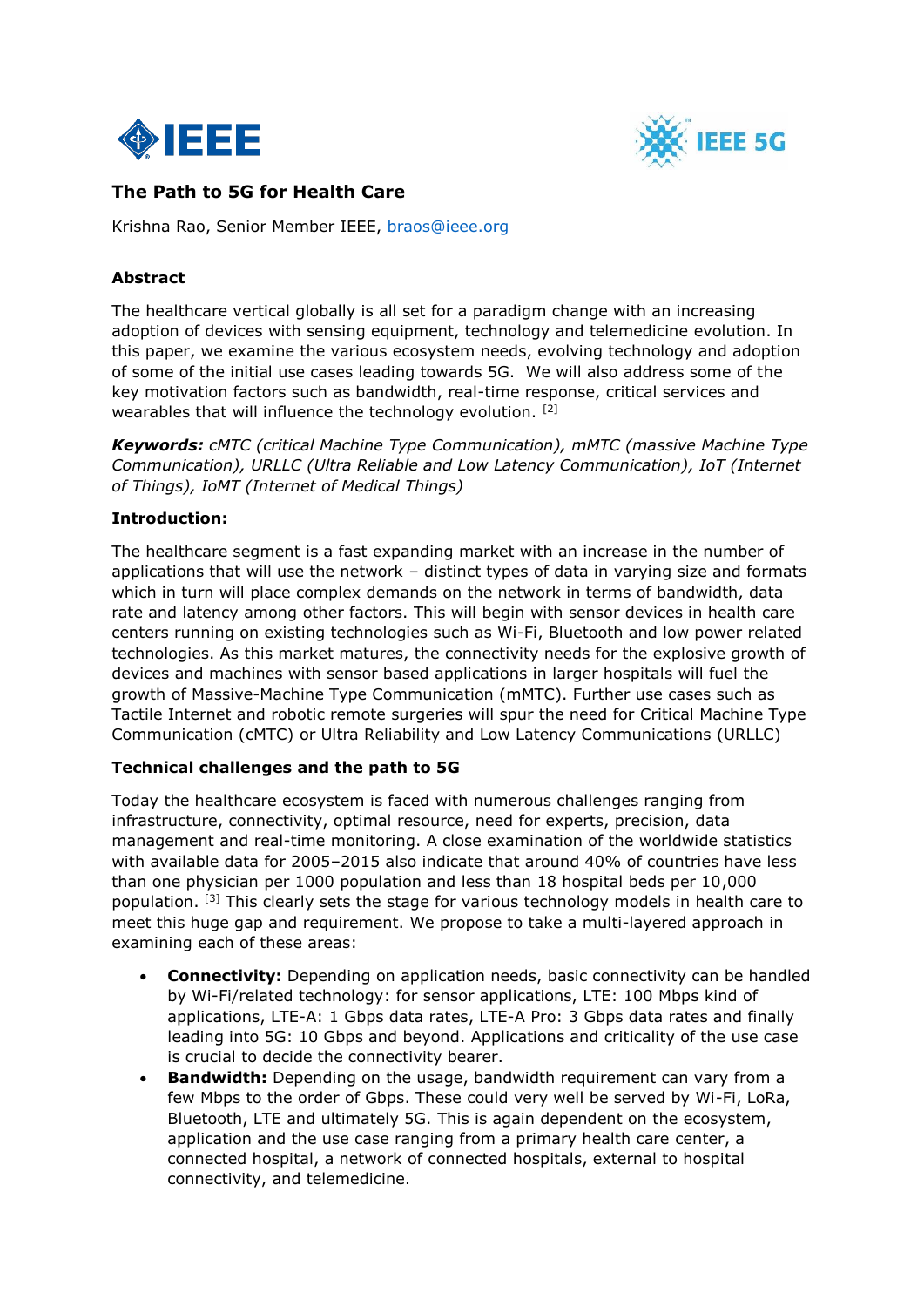- **Latency:** Devices used could have a response time of few seconds to few milliseconds. The key would be to identify those aspects with acceptable levels of latency. For example, advanced robotics could need URLLC while wearables meant for monitoring could do with order of seconds for reporting to a central cloud system.
- **Spectrum:** Short range communication needs will play a center stage for intrahospital type communication and hence higher frequency bands could be used; whereas remote healthcare could very well use the lower bands in sub 6 GHz range to accommodate coverage needs.
- **Network slicing:** Medical care could be a separate vertical that occupies a network slice. As per ABI research, network slicing will act as an enabler for hightech healthcare by managing vital statistics from millions of connected devices, providing privacy and security to medical and patient data. Slicing could also provide e2e support for conducting specific tasks such as active monitoring, condition analysis, and vital data transmission. [2]

#### **Key technology drivers in health care**

- **IoMT devices:** Management of massive amount of data created by IoMT devices (wearables, implantable medical devices, and smart sensing remote/inhouse monitoring devices)
- **Smart wearables:** health parameters like heart rate, basic blood pressure, breathing rate can be monitored.
- **Tactile Internet:** remote healthcare involving 2-way interaction and robotics places a special premium on millisecond level latency and immediate response times.
- **Critical communications:** remote health monitoring of blood sugar, ECG, temperature interworking with QoS mechanisms to reserve capacity for critical communication.
- **Emergency medical services:** ambulance services communicating back to nodal hospital with relevant patient information like high resolution images/videos in timely manner.
- **Privacy and Security:** Privacy and data integrity of patient data is of paramount importance and necessitates special mechanisms to be adopted. Data handling will be expected to ensure required levels of privacy, preferential network resource handling and guaranteed Quality of Service (QoS).
- **Analytics:** With the spurt of UEs and ubiquitous wireless connections in health care, the amount of data processing that must be accomplished exponentially increases. Various parameters such as user location, services used, signalling information, and applications in use form a composite big data set which needs to be processed and handled. This gives rise to new models and use cases that range from data extraction, data formatting, storage and presentation.

| <b>Scenario</b>                             | <b>Driver</b>                       | <b>Technology</b>                                                      | Latency                            | <b>Data Rate</b>           |
|---------------------------------------------|-------------------------------------|------------------------------------------------------------------------|------------------------------------|----------------------------|
| Wearables M2M in<br>a primary care<br>setup | Connectivity for<br>data collection | NB-IoT<br>(interconnected<br>devices)<br>LoRa (sensor<br>applications) | 10 to 700<br>milli second<br>range | Few Kbps to<br><b>Mbps</b> |
|                                             |                                     | Zigbee (data<br>collection)<br>Bluetooth (D2D)<br>sensors)             |                                    |                            |

A summary of various scenarios for health care is indicated in the table below.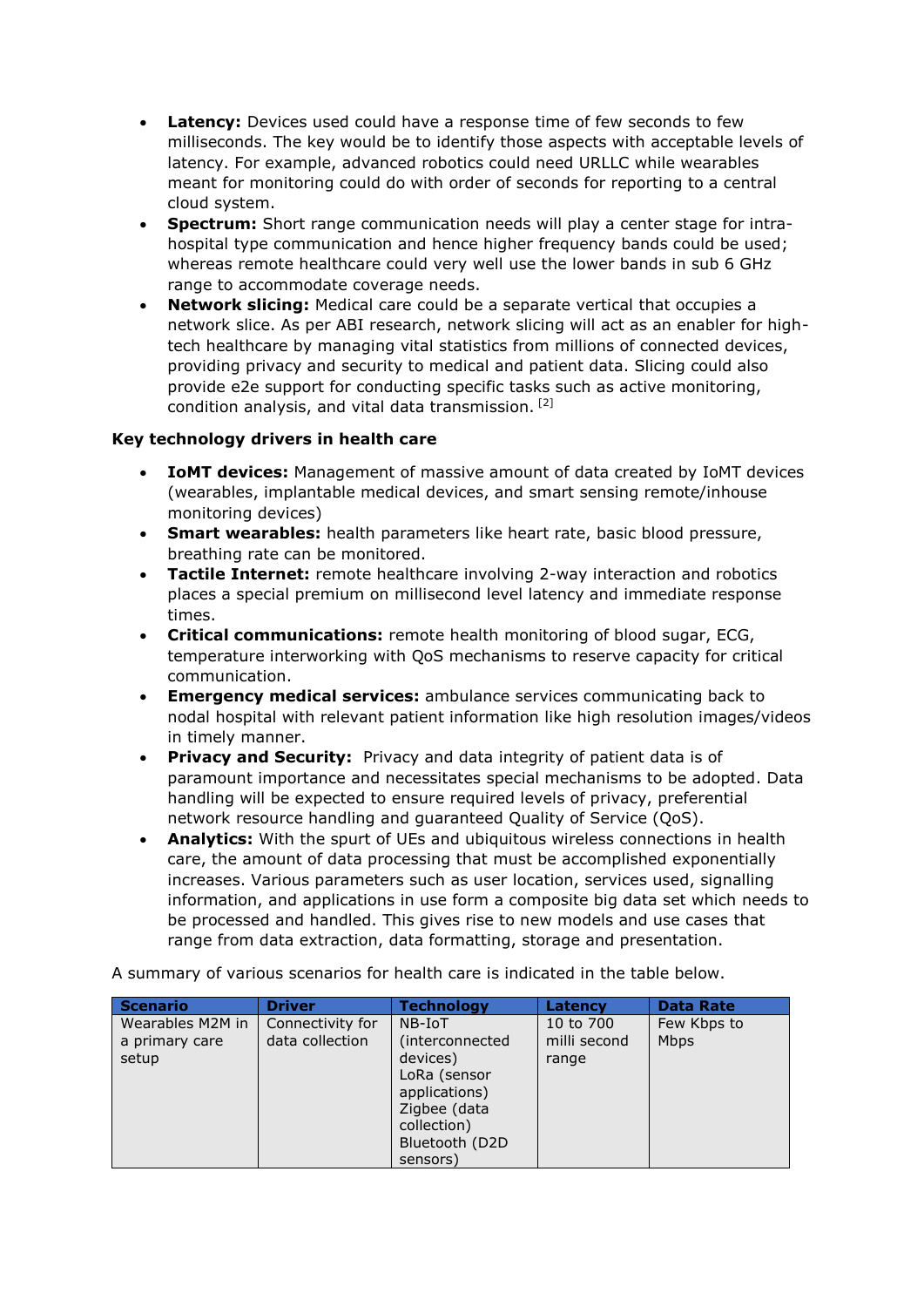| Digital Hospital                              | Inter campus<br>communication                            | Wi-Fi                                                              | Non-<br>quaranteed<br>10s to 100s<br>milli seconds | Order of few<br>Mbps                         |
|-----------------------------------------------|----------------------------------------------------------|--------------------------------------------------------------------|----------------------------------------------------|----------------------------------------------|
| Emergency<br><b>Medical Services</b>          | Emergency<br>communication<br>and speedy<br>response     | LTE.<br>I TF-A<br>LTE-A Pro                                        | 100 to 20<br>milli seconds                         | Up to 100 Mbps<br>Upto 1 Gbps<br>Upto 3 Gbps |
| Remote surgery                                | URLLC between<br>various<br><b>locations</b>             | 5G                                                                 | $20 - 30$ ms<br>with<br>quaranteed<br>0oS          | Order of few<br>Gbps                         |
| Haptic feedback -<br>Tactile<br>communication | URLLC, eMBB                                              | 5G                                                                 | $< 5$ ms with<br>quaranteed<br>OoS.                | Order of few<br>Gbps                         |
| A combination of<br>above scenarios           | Communication,<br>latency,<br>bandwidth,<br>applications | Seamless co-<br>existence of 5G,<br>4G, Wi-Fi,<br><b>Bluetooth</b> | ms level<br>latency with<br>quaranteed<br>OoS      | From few Mbps<br>to order of Gbps            |

**Figure 1** Technology drivers and path to 5G

## **Conclusion**

There is not a single technology or solution that will be utilized completely by the health care segment. This will be a methodical, stepwise and need based evolution from existing technologies to the future. Healthcare models are rapidly changing due to demographic and socio-economic changes from a hospital based, specialist focused approach to a distributed patient centric care model. [5]

#### **References**

[1] [NGMN White Paper](https://www.ngmn.org/uploads/media/NGMN_5G_White_Paper_V1_0.pdf)

[2] [ABI Research: 5G and Network Slicing: Enablers for Smart Healthcare by Neha](https://www.abiresearch.com/market-research/product/1028666-5g-and-network-slicing-enablers-for-smart-/)  [Pachade](https://www.abiresearch.com/market-research/product/1028666-5g-and-network-slicing-enablers-for-smart-/)

[3] [WHO: World Health Statistics 2017: Monitoring Health for the SDGs \(Sustainable](http://www.who.int/gho/publications/world_health_statistics/2017/en/)  [Development Goals\)](http://www.who.int/gho/publications/world_health_statistics/2017/en/)

[4] Analysys Mason: Telehealth remains a small but interesting vertical for CSPs to [target in the next five years](http://www.analysysmason.com/About-Us/News/Insight/Telehealth-CSPs-Feb2016/)

[5] [WWRF White paper 2016](http://www.wwrf.ch/files/wwrf/content/files/publications/outlook/Outlook17.pdf)

[6] [5G Mobile Systems for Healthcare: by David Soldani et al., Nokia Mobile Networks](http://ieeexplore.ieee.org/stamp/stamp.jsp?arnumber=8108602)  [and Nokia Bell Labs](http://ieeexplore.ieee.org/stamp/stamp.jsp?arnumber=8108602)

[7] Health Care Broadband in America – [Federal Communications Commission](https://transition.fcc.gov/national-broadband-plan/health-care-broadband-in-america-paper.pdf) – Aug [2010](https://transition.fcc.gov/national-broadband-plan/health-care-broadband-in-america-paper.pdf)



**Krishna Rao** has been in telecommunications industry for over 17 years in areas spanning from Product Management, Business Development, Systems Engineering, Managed Services and R&D primarily with Tier 1 operators at Nortel and Nokia in USA and APAC regions. His specialities include Optical networks, CDMA, Analytics and 5G. He has been associated with IEEE for 19 years in volunteering stints at IEEE Dallas and Bangalore chapters and is currently associated with IEEE 5G Applications and Services as a Senior Member of IEEE. At Nokia Networks, he is